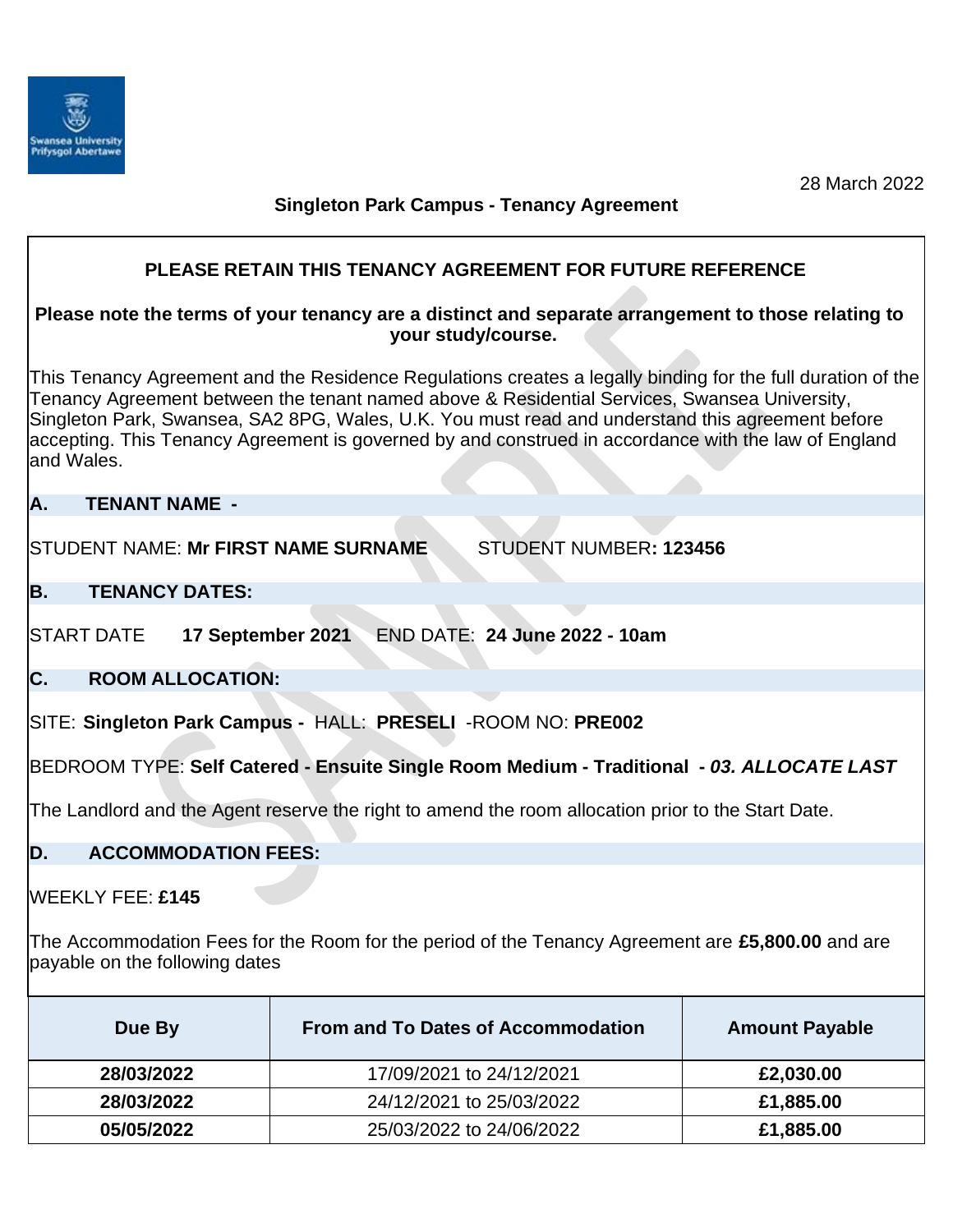| 30/12/1899 |  |  |
|------------|--|--|
|------------|--|--|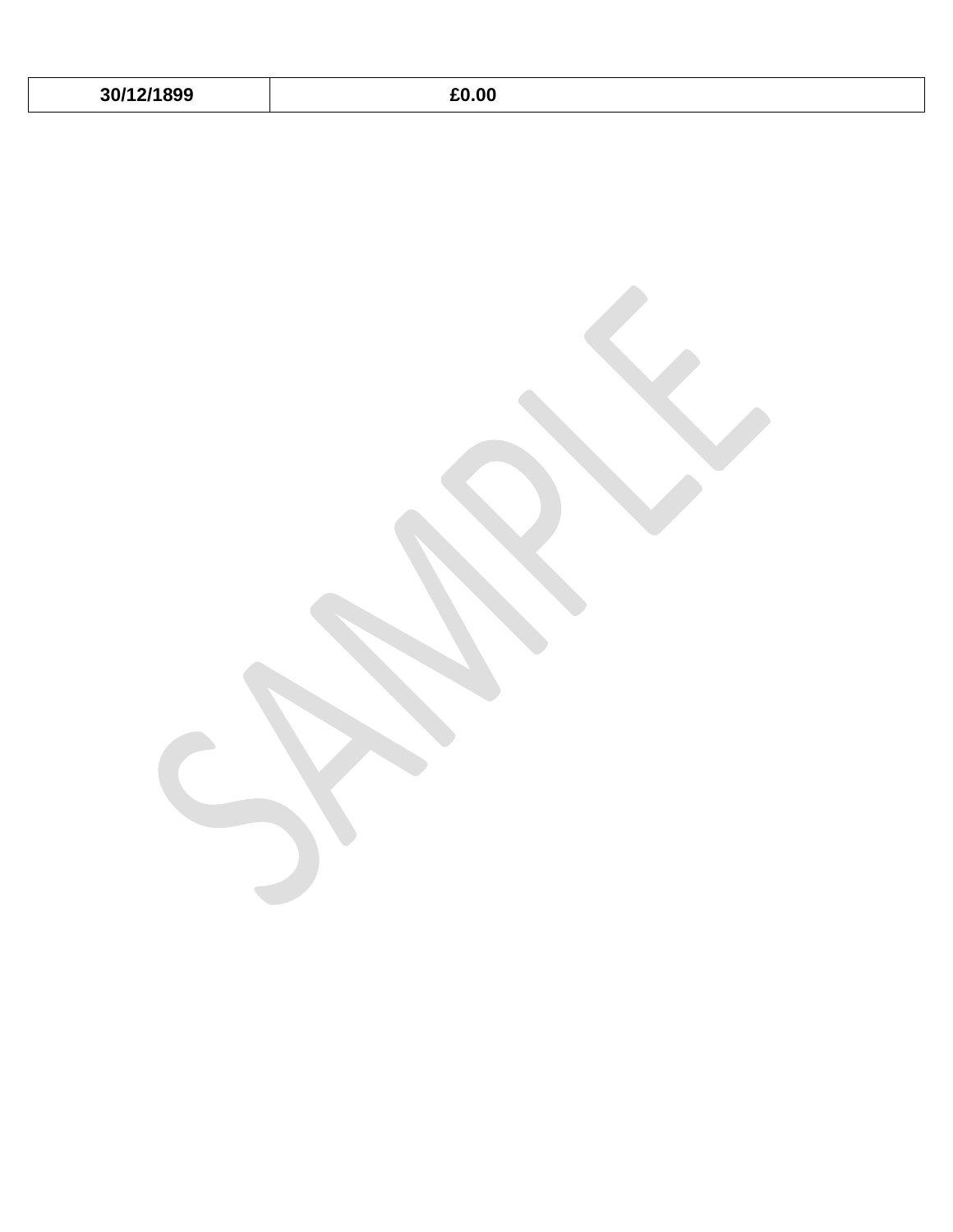#### 1. IMPORTANT PAYMENT INFORMATION.

1. A Reservation Deposit of £50.00 is required within 3 days of receipt of the offer of accommodation to accept the offer to confirm your booking. The Reservation Deposit will be deducted from the first payment of your Accommodation Fees. The Reservation Deposit is non-refundable if you do not enter into this Tenancy or move into the Room.

2. Statements are sent to the Student's University email address, even where a Parent/Guardian sets up the payment. Payments for the Accommodation Fees must be received by the Payment Dates and the Student is responsible for making the payment. If you are unable to make a payment please contact the College's accommodation office before the relevant Payment Date.

3. Invoices are sent to the Student's University email account 7 days before the relevant Payment Date and will include Accommodation Fees and any other charges added to the account.

4. The Invoice will state if you have set up a Direct Debit, if you do not have a Direct Debit set up you will be given instructions on how to pay the Accommodation Fees. Please check the Invoice carefully.

5. Payments received more than fourteen (14) days after the relevant Payment Date will follow the Debt Management Policy.

6. Please see Residence Regulations for full details of our Debt Management policy.

7. Once the tenancy starts all communication with you regarding your accommodation will be via your student Email: **[123456@swansea.ac.uk](mailto:123456@swansea.ac.uk)**

**This is a fixed-term Tenancy and both the Landlord and the Student understand that it is not possible to bring this Tenancy Agreement to an end before the End Date unless the circumstances in Section 12 apply**.

#### 2. FOR CLARIFICATION

**For the purpose of the Tenancy Agreement the following terms have the following meanings:-**

| <b>Accommodation Fees</b> | means the total amount of rent you must pay for Your Tenancy as<br>set out in Box C.                                                                                                                                     |
|---------------------------|--------------------------------------------------------------------------------------------------------------------------------------------------------------------------------------------------------------------------|
| <b>Common Parts</b>       | means any areas shared with other residents in the Flat, including<br>the kitchen, hallways, bathroom, and other communal areas solely<br>serving the Flat                                                               |
| <b>Contents</b>           | means the Residence Contents, the Flat Contents and the Room<br>Contents.                                                                                                                                                |
| <b>Contract Period</b>    | means the period from and including the Start Date to and including<br>the End Date.                                                                                                                                     |
| <b>End Date</b>           | means the last day of Your Tenancy specified in Box A.                                                                                                                                                                   |
| <b>Flat</b>               | means the part of the Residence in which Your Room is located and<br>may include the Flat Common Parts. If Your Room is self-contained<br>(i.e. you have exclusive use of a kitchen) then 'Flat' refers to Your<br>Room. |
| <b>Flat Contents</b>      | means all furniture, fittings and equipment provided for the use of<br>all residents in the Flat.                                                                                                                        |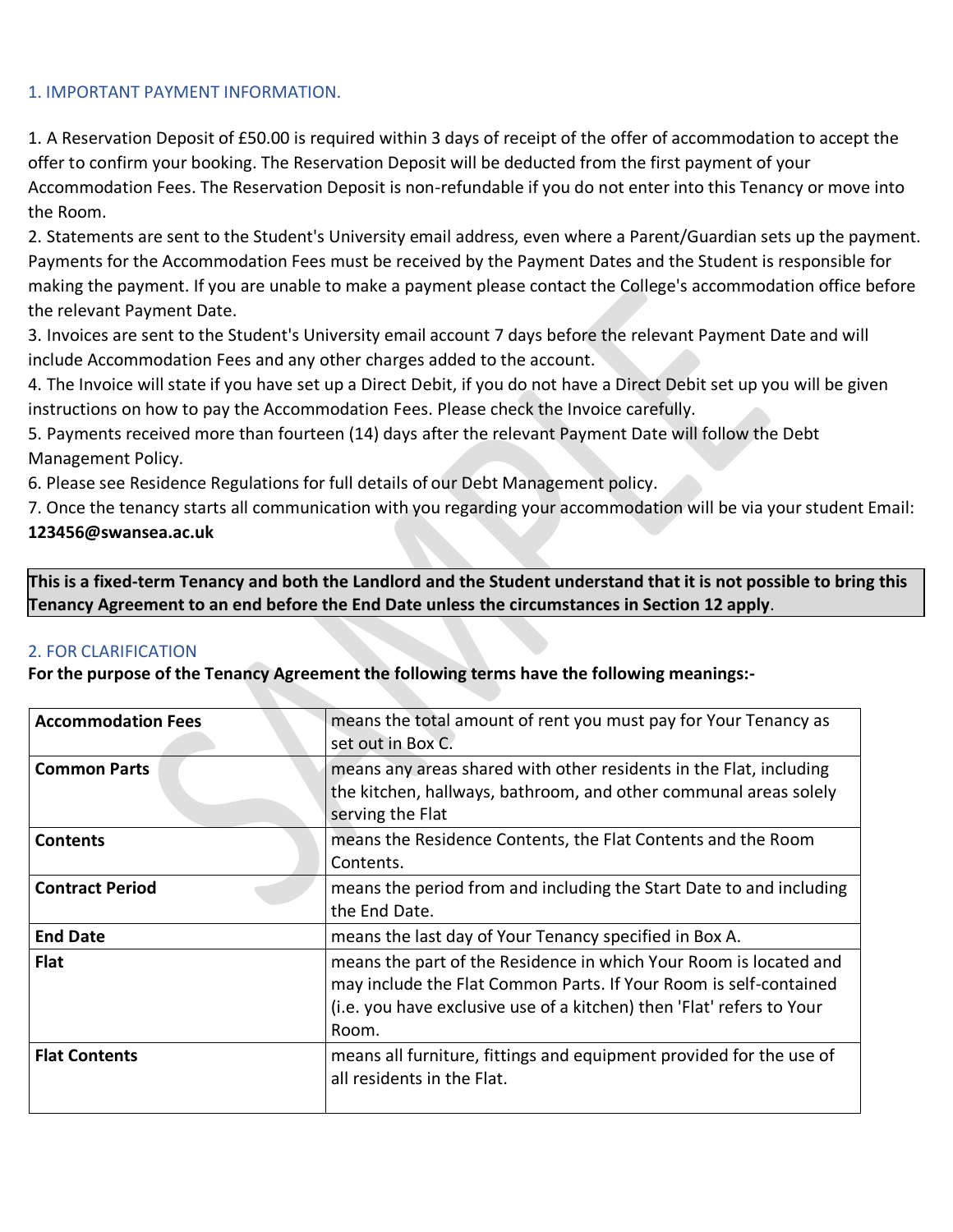| <b>Insurances</b>             | This means the insurance policies obtained by the Landlord in<br>respect of                                                                                                                                                         |  |
|-------------------------------|-------------------------------------------------------------------------------------------------------------------------------------------------------------------------------------------------------------------------------------|--|
|                               | (1) those risks which The College considers necessary to insure                                                                                                                                                                     |  |
|                               | against in respect of the Residence and the Contents                                                                                                                                                                                |  |
|                               | (2) to provide block insurance cover for personal possessions kept in                                                                                                                                                               |  |
|                               | the Room or the Residence as outlined in the policy.                                                                                                                                                                                |  |
| <b>Interest Rate</b>          | Means 3% above the Bank of England Base Rate from time to time<br>in force or such other rate prescribed by The College in accordance<br>with the Renting Homes (Fees etc)(Wales) Act 2019                                          |  |
| Landlord                      | means the landlord named above together with its officers,<br>employees, agents and contractors and any other person authorised<br>by the landlord.                                                                                 |  |
| <b>Late Payment Charge</b>    | This means the charge (at the Interest Rate) made by the Landlord<br>in respect of all or any part of the Accommodation Fees not paid<br>within 14 days of the relevant Payment Date and which are charged<br>at the Interest Rate. |  |
| <b>Payment Dates</b>          | means the dates when you must pay the Agent for Your Room, as<br>set out in Box C.                                                                                                                                                  |  |
| <b>Repairs</b>                | Means the Landlord's repair and maintenance obligations under                                                                                                                                                                       |  |
|                               | Section 11 of the Landlord and Tenant Act 1985 in respect of:                                                                                                                                                                       |  |
|                               | (1) the Room, Flat and the Residences<br>(2) the Contents                                                                                                                                                                           |  |
|                               | (3) the installation for the supply of water, electricity and any other                                                                                                                                                             |  |
|                               | utilities provided to the Residence                                                                                                                                                                                                 |  |
| <b>Reservation Deposit</b>    | means a non-refundable fee as stated above which the Landlord                                                                                                                                                                       |  |
|                               | charges to reserve your Room for the Start Date of Your Tenancy.                                                                                                                                                                    |  |
|                               | When you move in and your Tenancy begins it will be credited to                                                                                                                                                                     |  |
|                               | your first payment of Accommodation Fees                                                                                                                                                                                            |  |
| <b>Residence</b>              | means the building where Your Room is located as set out in Box B.                                                                                                                                                                  |  |
| <b>Residence Common Parts</b> | means any areas shared with other residents of the Residence<br>including any common room, hallways, outside areas, and any other<br>communal areas shared by residents                                                             |  |
| <b>Residence Contents</b>     | means all furniture, fittings and equipment provided for the use of<br>all residents in the Residence.                                                                                                                              |  |
| <b>Residence Regulations</b>  | means the residence regulations attached as a schedule to this                                                                                                                                                                      |  |
|                               | Tenancy Agreement together with any amended or new regulations<br>reasonably made by the Landlord or SRS during this agreement                                                                                                      |  |
| Room                          | means the room or self-contained flat of which you have exclusive                                                                                                                                                                   |  |
|                               | use as specified in Box B.                                                                                                                                                                                                          |  |
| <b>Room Contents</b>          | means the furniture, fittings and equipment provided exclusively for                                                                                                                                                                |  |
|                               | your use in Your Room.                                                                                                                                                                                                              |  |
| <b>Services</b>               | means the provision of electricity, heating water and sewerage                                                                                                                                                                      |  |
|                               | utility services to the Residences                                                                                                                                                                                                  |  |
| <b>SRS</b>                    | Student Residences Services at the University who are sub-                                                                                                                                                                          |  |
|                               | contractors to the Agent of the Residence                                                                                                                                                                                           |  |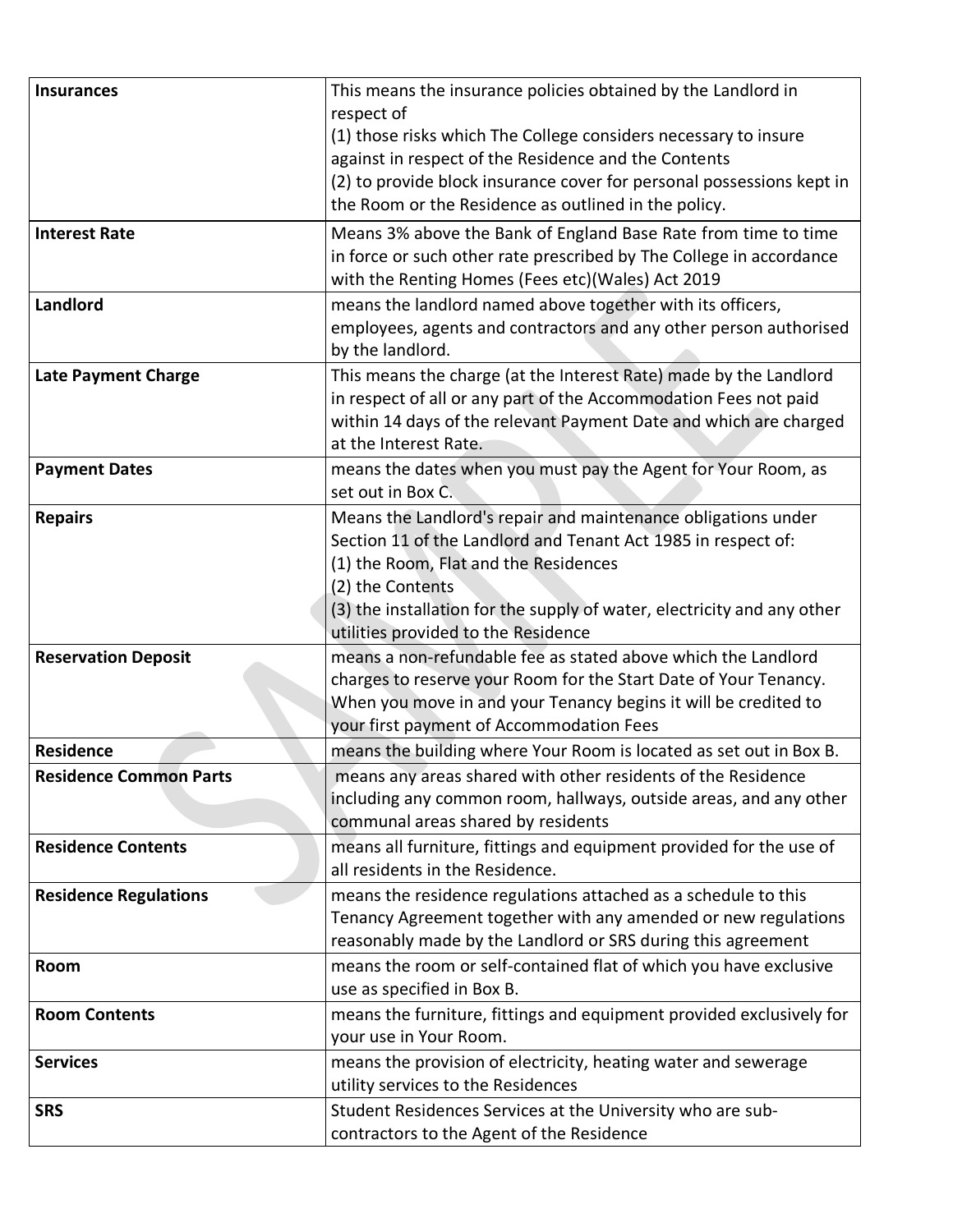| <b>Start Date</b>     | means the start date of Your Tenancy as set out in Box A. |  |
|-----------------------|-----------------------------------------------------------|--|
| Student               | Means the Tenant specified in Box A.                      |  |
| Tenancy Period        | means the fixed term period set out in Box A              |  |
| Tenancy Agreement     | means this agreement.                                     |  |
| <b>The University</b> | Swansea University, Singleton Park, Swansea, SA2 8PP      |  |

## 3. GENERAL

1. Unless the context otherwise required, words in the singular should also be construed as plural and vice versa.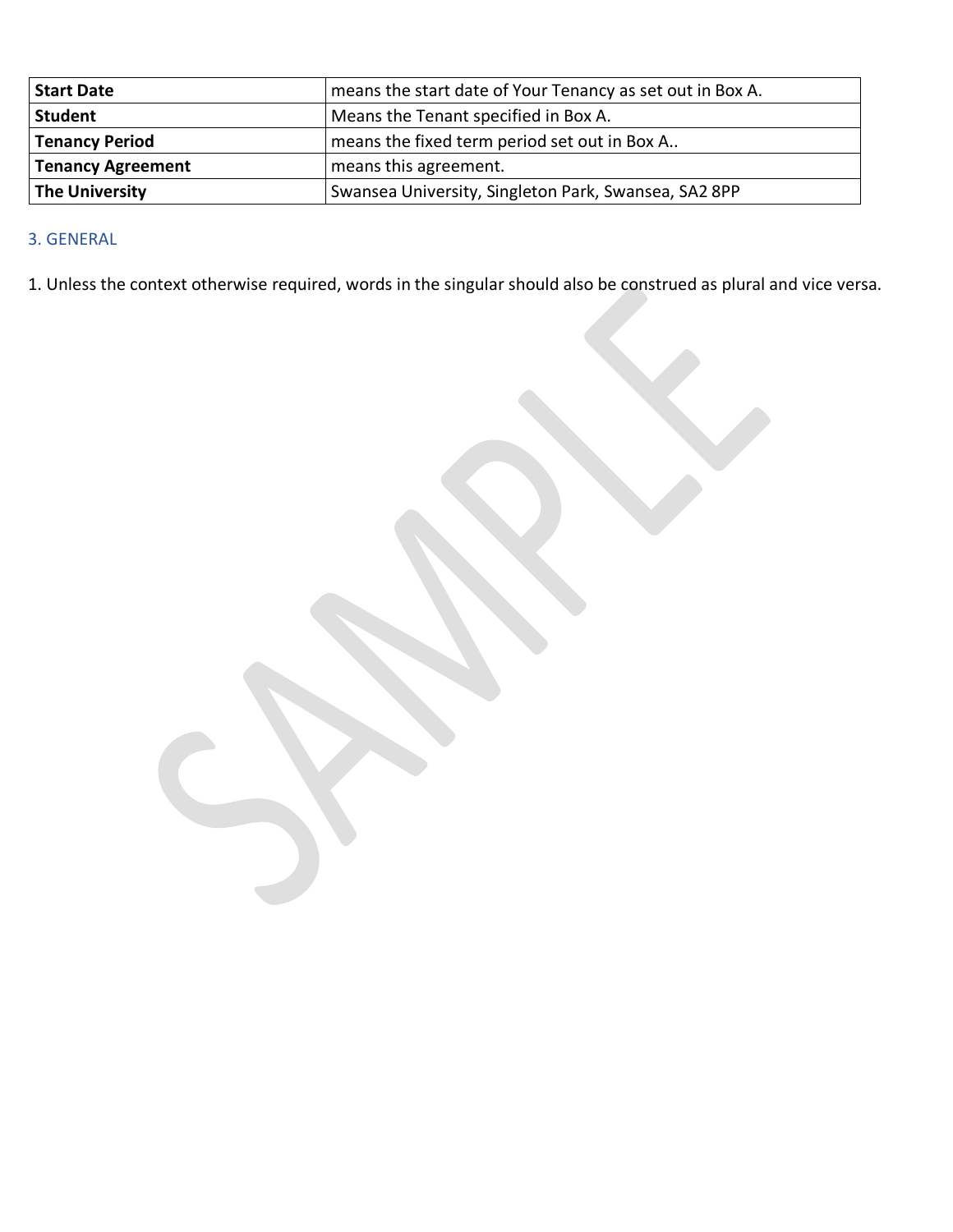2. A reference to a statute or statutory provision is a reference to it as amended, extended or re-enacted from time to time.

3. A reference to writing or written includes email.

4. Obligations in this tenancy agreement to do or not to do something include an obligation not to allow or permit that thing to be done or not done by another person.

4. To be eligible to live in this accommodation the Student must be enrolled as a full time studying student at the University. The Student acknowledges that this agreement is separate to and not conditional on how University delivers the Student's academic course.

5. This tenancy agreement is an assured shorthold tenancy agreement within the meaning of Section 19A of the Housing Act 1988.

6. Nothing in this Tenancy Agreement affects Swansea University's disciplinary powers set out in SRS' Residences Disciplinary Policy and Procedures.

7. The Student hereby authorises the Landlord and the Agent to use his/her personal data for all lawful purposes in connection with this Tenancy Agreement (including debt recovery, crime prevention, allocating rooms or where there is a serious risk of harm to the student or others or the Landlord's property) or for any other matters allowed by law. 8. In compliance with Section 48 of the Landlord and Tenant Act, 1987 notices under this Tenancy Agreement must be in writing and the Landlord's address for service of notices (including notices in legal proceedings) is set out at the start of this agreement.

9. Any notice served on the Landlord should be copied to SRS and sent to SRS at [accommodation@swansea.ac.uk](mailto:accommodation@swansea.ac.uk) This Tenancy Agreement is not intended to confer any benefit to anyone who is not a party to it.

## 4. GRANT OF TENANCY

1. The Landlord agrees to grant and the Student agrees to take the Room for the Contract Period on the conditions set out in this Tenancy Agreement.

2. The Student has the right to use the Contents and the Common Parts and the Residences Common Parts.

## 5. STUDENT'S OBLIGATIONS

The Student agrees with the Landlord and the SRS as follows:-

1. To comply with the Residence Regulations.

2. To inform The College of any changes in circumstances as soon as is reasonably possible.

3. To look after the keys and all other access devices for the Room, Flat and Residence. If the student fails to do so, the student is responsible for the reasonable costs incurred in replacing them.

## 6. FINANCIAL

1. To pay the Accommodation Fees on or before the Payment Dates without any deduction or set-off.

2. The Accommodation Fees are to be paid to the Agent, in accordance with the Residences Regulations.

3. To pay any Late Payment Charge to the Agent on demand if it has been outstanding for a period of 14 days or more.

4. To pay all charges, costs and sums properly due under this agreement in accordance with the Charges Policy which forms part of the Residences Regulations including paying the Landlord's or Agent's reasonably incurred costs in enforcing the Student's obligations or arising from a breach of those obligations.

5. The Student will be in breach of this agreement if the Student fails to pay the Accommodation Fees or other sums due under this agreement and the Landlord shall be entitled to use the statutory provisions in the Housing Act 1988 to recover possession of the Room or to take legal action to recover the unpaid Accommodation Fees or other sums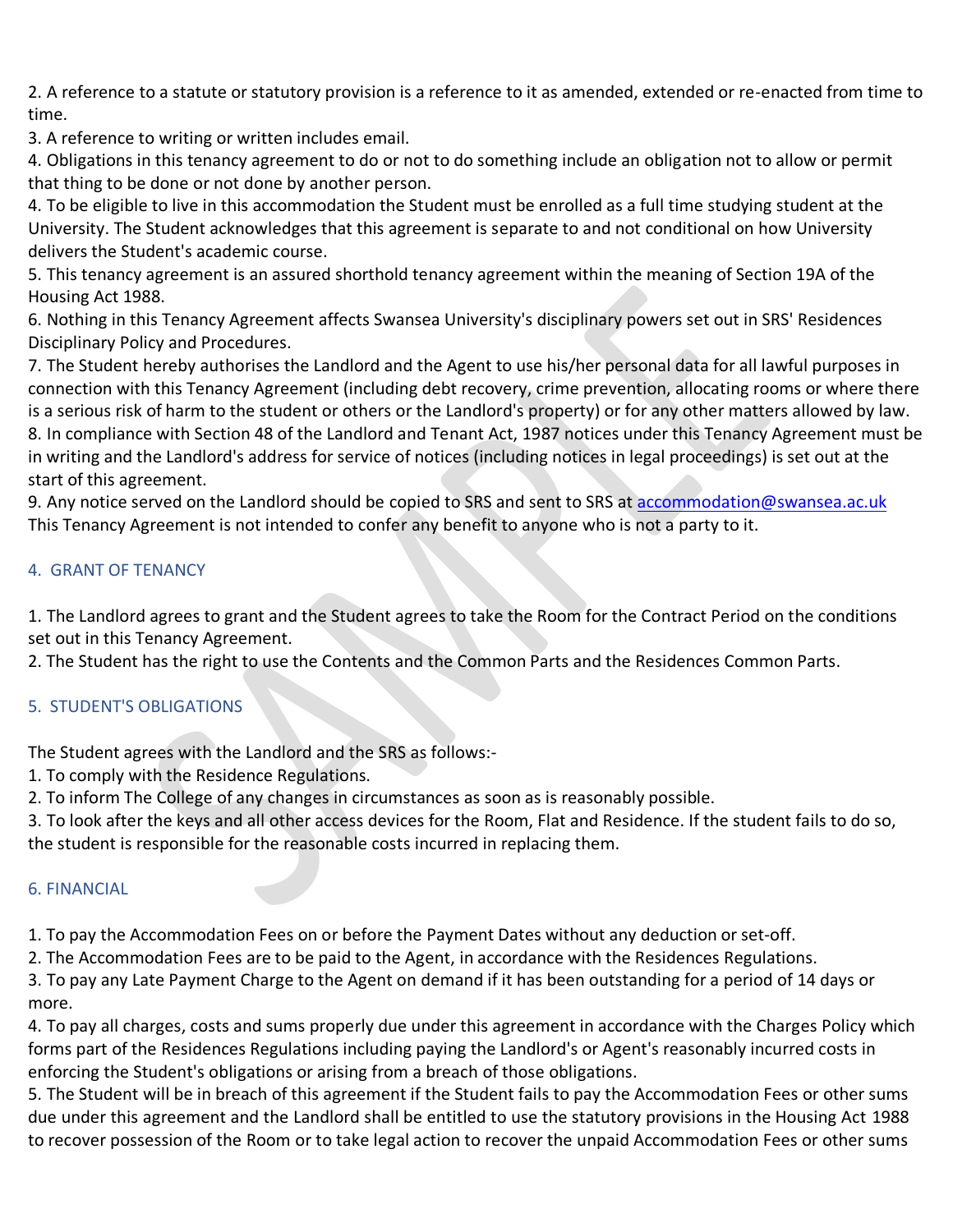due.

6. The Landlord will seek to recover from the Student its costs and expenses (including those incurred on its behalf by the Agent) in connection with any legal proceedings.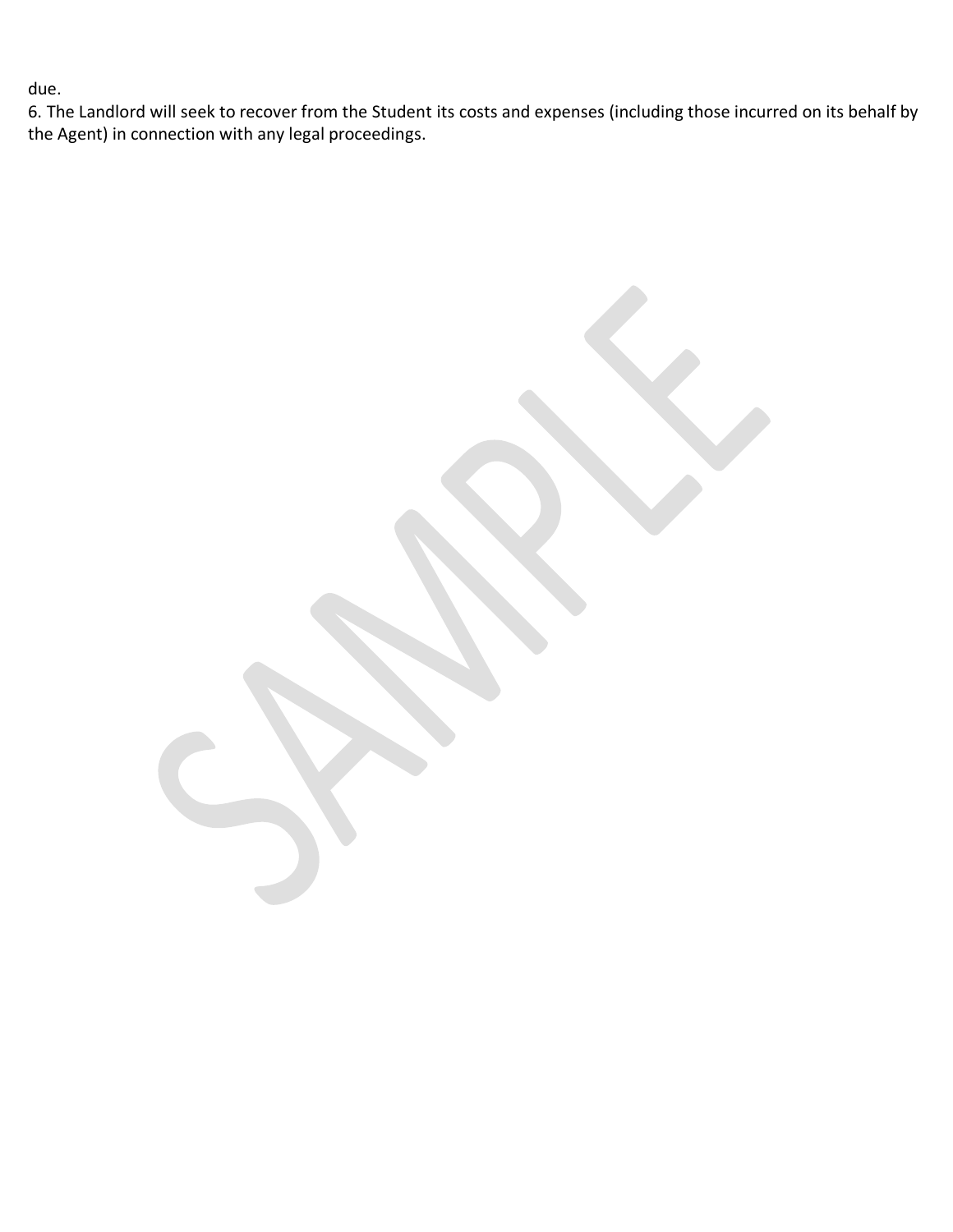#### 7. REPORTING

1. On checking-in to the Room to report via the online inventory any concerns in respect of the Room and or the Room Contents to the Landlord within 7 days.

2. To report to SRS any defect, damage or want of repair or failure of the Services or in respect of anything which the Landlord is required to repair under the terms of this Tenancy Agreement as soon as practicable and, in any event, within 24 hours of becoming aware of it.

3. To allow the Landlord and SRS (together with their agents and contractors) at reasonable times, after giving 24 hours' written notice, to enter the Room for the purpose of viewing, inspection, maintenance or repair (no notice being necessary for an emergency or where the need for repair was reported by the Student).

4. The Student will be responsible for any call-out fee or expense incurred by the Landlord or the Agent as a result of failing to allow a contractor to carry out works where reasonable arrangements have been made.

#### 8. ACCOMMODATION

1. Not to use the Room for any other purpose other than as a study bedroom.

- 2. Not to use the Room or any part of the Residence for the purpose of conducting a business.
- 3. To Keep the Room clean and tidy.

4. To keep the Contents and (jointly with other students) the Common Parts and the Residences Common Parts in a clean, tidy and safe condition and free from obstruction.

5. To pay for any of the Contents which are damaged or removed in accordance with the Residences Regulations. 6. Not to bring additional furniture into the Room, Flat or Residence and to comply with the Residences Regulations regarding any equipment brought into the Room or the Flat.

7. Not to share, sub-let or transfer occupancy of the Room to any person. The Student must obtain the written permission of SRS if they want to swap rooms with another student and must obtain that permission before changing rooms.

8. To inform SRS of any changes in circumstances as soon as possible in respect of any matters which might affect this tenancy agreement including leaving the Residences, withdrawing from the University or suspending their studies.

9. The Tenant agrees to permit the Landlord or SRS to enter the Room for the purpose of showing it to prospective tenants, at any reasonable time and by prior appointment.

10. Not to park any motor vehicle of any kind (including electrically powered vehicles) on the Bay Campus.

#### **VISITORS**

Not to permit visitors to stay in the Room or the Flat or the Residences except that:-

## 11. Visitors (aged 18 years of age or more) may stay in the Room up to a **maximum of 2 nights at any one time** and on **no more than on 3 occasions per academic term**.

- 12. For students living in a Single-Sex accommodation, visitors staying overnight should be of the **same sex**.
- 13. Not to allow minors under the age of 18 years to stay in the room or any part of the Residence.
- 14. The Student is responsible for the conduct of all visitor(s) invited or otherwise.

#### 9. GENERAL

1. Not to alter, cause, add to or do anything which may cause damage to any part of the Residence, the Flat, the Room, any Common Parts and any Contents, including but not limited to:-

2. Tampering with any firefighting equipment, electrical installation or machinery.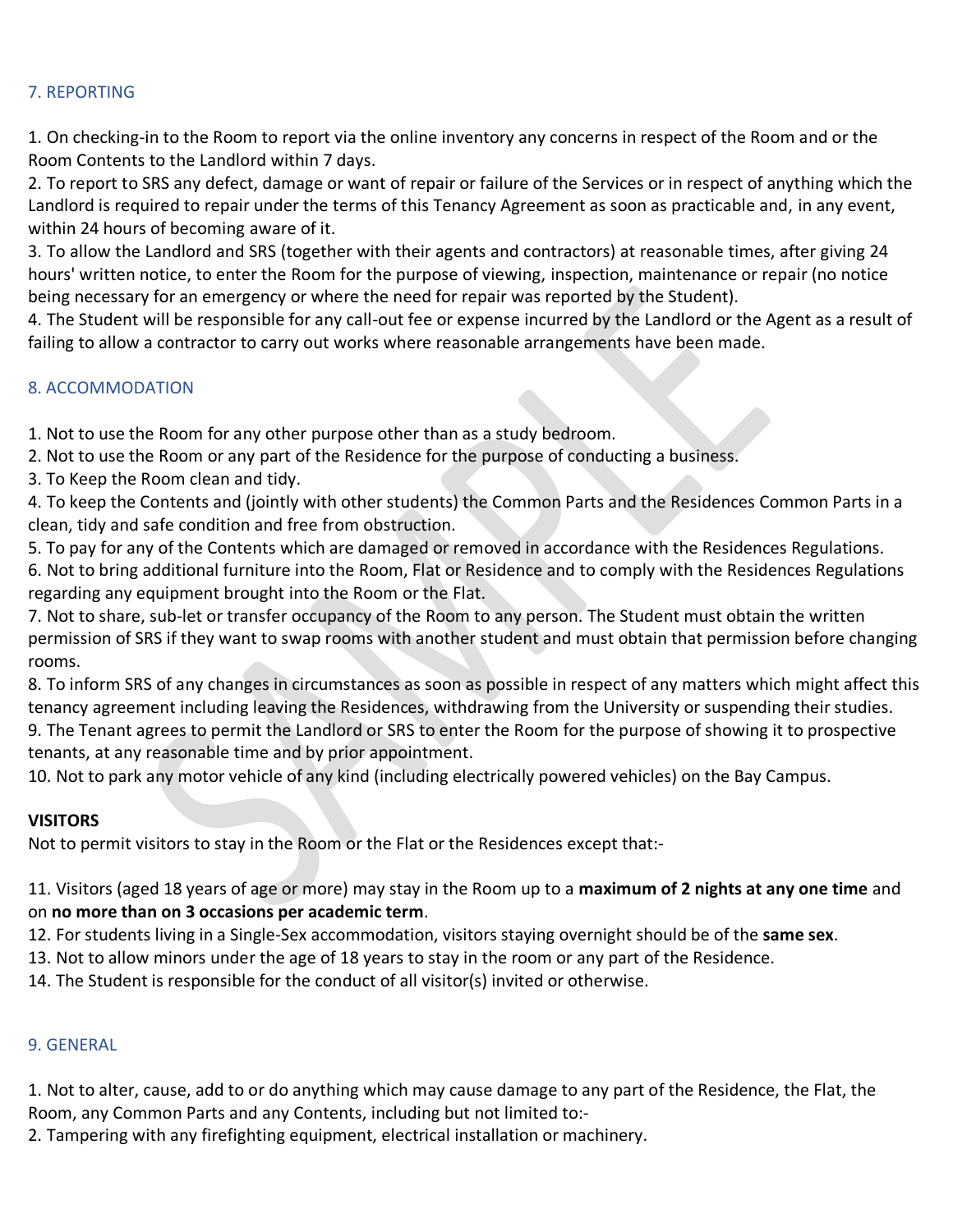Causing a fire risk or in any way put the health and safety or security of others at risk.

- 3. Putting anything harmful or which is likely to cause blockage in any pipes or drains.
- 4. Remove anything from, affix to, change, damage or attempt to repair the structure or decorative finish.
- 5. Acting in such a way as to invalidate the Insurances.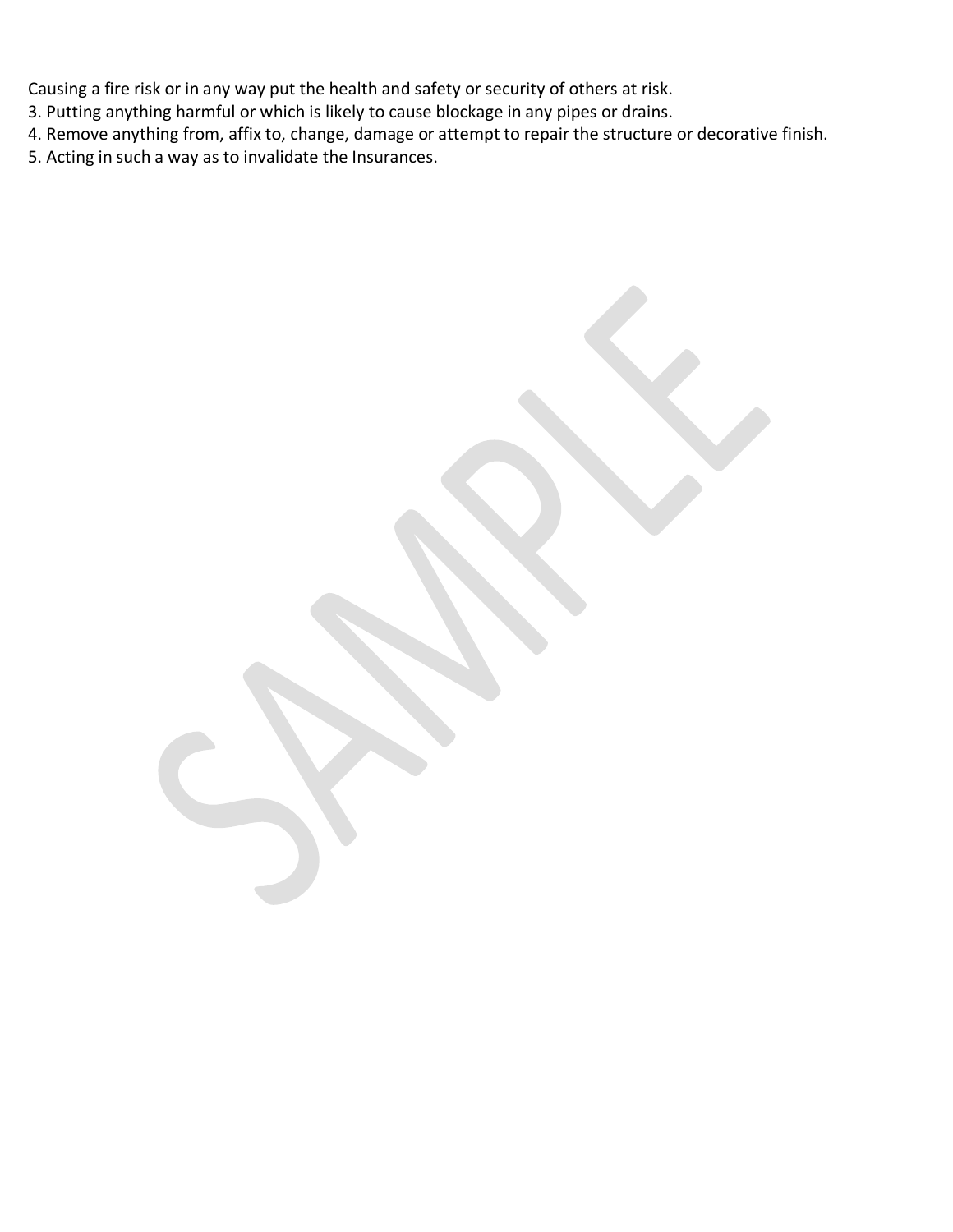6. Not to behave in such a way that causes or may cause a nuisance, offence, disruption, harassment or persistent disturbance to others including other students in the Residence, the Landlord, SRS, their agents or contractors or any other person lawfully in the Residence.

7. Not to bring into the Room, Flat or the Residence any animal, bird, fish or reptile except assistance dogs which are permitted provided that SRS has been informed of their presence.

8. Not to consume alcohol if the Room is situated in a Residence or area of a Residence designated as 'Alcohol-free '. 9. Not to play loud music from any device or make such noise so that it is audible outside of the Room or the Flat between the hours of 11:00pm and 8:00am.

10. To comply with all reasonable requirements of the Landlord and the Agent in respect of the use of the Room and the Flat.

11. Breach of these conditions by the Student may result in the Landlord and/or the Agent taking steps to exclude the Student from the Room, Flat or Residence or seeking to obtain a possession order from the Court to end this tenancy agreement. In any such action, the Landlord and/or the Agent will seek to recover the costs which it incurs from the Student.

## 10. OTHER CONDITIONS

1. The Student is responsible for the conduct of all visitor(s) invited or otherwise.

2. The Student must comply with all regulations issued by the Landlord and/or SRS in relation to matters of fire safety and other health and safety obligations including all and any regulations which are required to comply with any laws, regulations or guidance issued by the Welsh Government, the Westminster Government, local authorities or other statutory bodies relating to public health matters.

3. To co-operate fully with the Landlord and with SRS in complying with all laws, statutes and regulations applying to the Landlord, the Agent or the Student in respect of the use and occupation of the Room, the Flat or the Residence. 4. The Landlord or SRS is entitled, at the Student's expense, to remove from any part of the Residence any article, object or piece of equipment which constitutes an obstruction, fire or health and safety risk. Items will, if requested (unless perishable), be returned to the Student at the end of the Tenancy Agreement.

# 11. LANDLORD'S OBLIGATIONS

1. The Landlord has engaged SRS to carry out some of its obligations under this Tenancy Agreement. The Landlord agrees with the Student to:-

- a. To provide the Services.
- b. To carry out the Repairs.

2. Neither the Landlord nor the Agent is liable to repair any damage caused by the Student unless the cost is met by the Student (any excess on the policy being payable by the Student).

3. Except in the case of an emergency, reported repairs or cleaning, to give the Student at least 24 hours notice before entering the Room.

4. Not to interrupt the Student's occupation of the Room more than is reasonably necessary to enable it to comply with its and the Landlord's obligations.

5. To provide the Insurance.

6. The Landlord, Agent and SRS agree not to disclose personal information obtained from the Student, except as permitted by this Tenancy Agreement or the Residences Regulations or in accordance with the law where there is a serious risk of harm to the Student, to others or to the Residence or other property belonging to the Landlord. Except where the student has given his/her permission on the Emergency contact details upon application.

7. The Agent will provide a full complaints procedure regarding accommodation, maintenance and service provision. 8. Further details are available from the Landlord.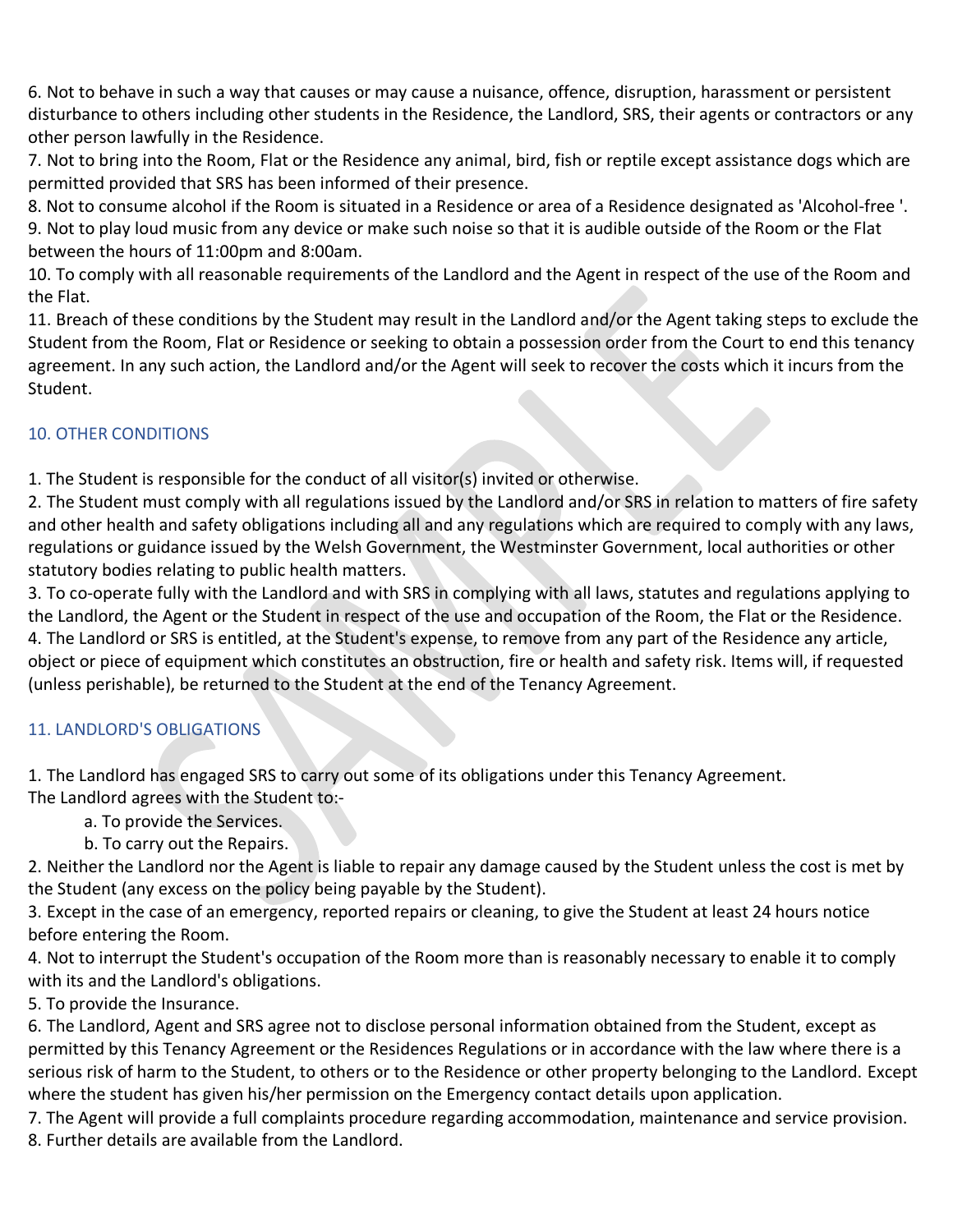#### 12. ENDING THE TENANCY EARLY

1. The Tenancy Agreement is a fixed-term tenancy that cannot be brought to an end before the End Date and the Student is liable to pay the Accommodation Fees for the whole Tenancy Period unless the student Withdraws or Suspends studies.

2. The Student will be entitled to be released early from the Tenancy Agreement with the written consent of SRS if one of the following conditions apply:-

- a. The Student does not commence their course at the University.
- b. The Student is suspended from studying at the University.
- c. The Student withdraws from studying at the university

and has:-

a.Submitted to the University a Release from Accommodation Request Form.

b. Obtained confirmation from the Academic Registry that they are Withdrawing/Suspending studies.

c. The Student who is withdrawing from the university will have 6 weeks from submission of the form to depart your accommodation. This will allow you to stay in the accommodation to arrange future accommodation/travel plans.

#### 13. TERMINATION OF TENANCY AGREEMENT

1. The Landlord can terminate this Tenancy agreement by serving Notice under Section 8 of the Housing Act 1988 relying upon any of the grounds set out in Schedule 2 to that Act. The Landlord must obtain a Court Order before it can recover possession of the Room.

#### 14. END OF TENANCY

1. The Student must return the Room and the Room Contents to SRS in a clean and tidy condition.

2. The Student must remove all personal possessions from the Room.

3. The Student must ensure that all fridges and cupboards are clean and all perishable goods properly discarded. 4. If the Student's possessions are left in the Room or any part of the Residences after the end of this agreement, the Landlord is entitled to treat them as abandoned and the Student agrees that they can be removed and disposed of by the Landlord. The Student agrees that the Landlord is not obliged to store the goods for any period of time before it disposes of them.

## 15. TO ACCEPT THIS TENANCY AGREEMENT AND THE CONDITIONS CONTAINED

1. You can accept online by signing on to your accommodation account, you will be agreeing to the terms and conditions contained within this Tenancy.

2. Any student who accepts the offer of a place in residence does so on the understanding that the room is offered and accepted for the full term of the Tenancy Agreement. Other than in exceptional circumstances, it is not possible for a student to be released from his/her contract during the year.

3. "By entering your date of birth and student identification number / Signature below you will be agreeing to the obligations and terms contained in herein and will be entering into a legally binding agreement".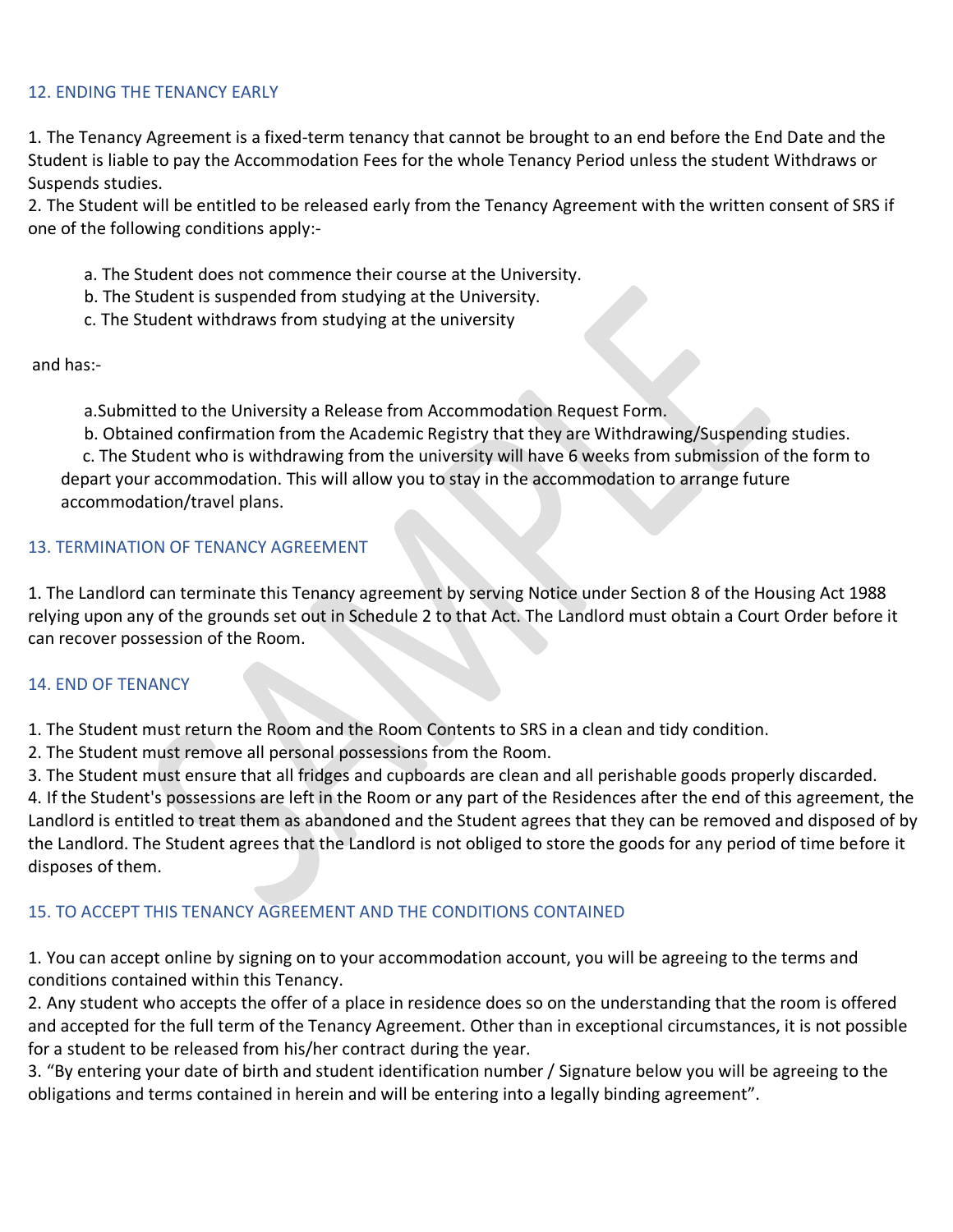| This section needs to be completed ONLY if you are unable to accept the contract online for PRE002 |                                  |  |
|----------------------------------------------------------------------------------------------------|----------------------------------|--|
| <b>Student Signature:</b>                                                                          | <b>Student Number:</b><br>123456 |  |
| Student Date of Birth: (dd/mm/yyyy)                                                                | Date:                            |  |